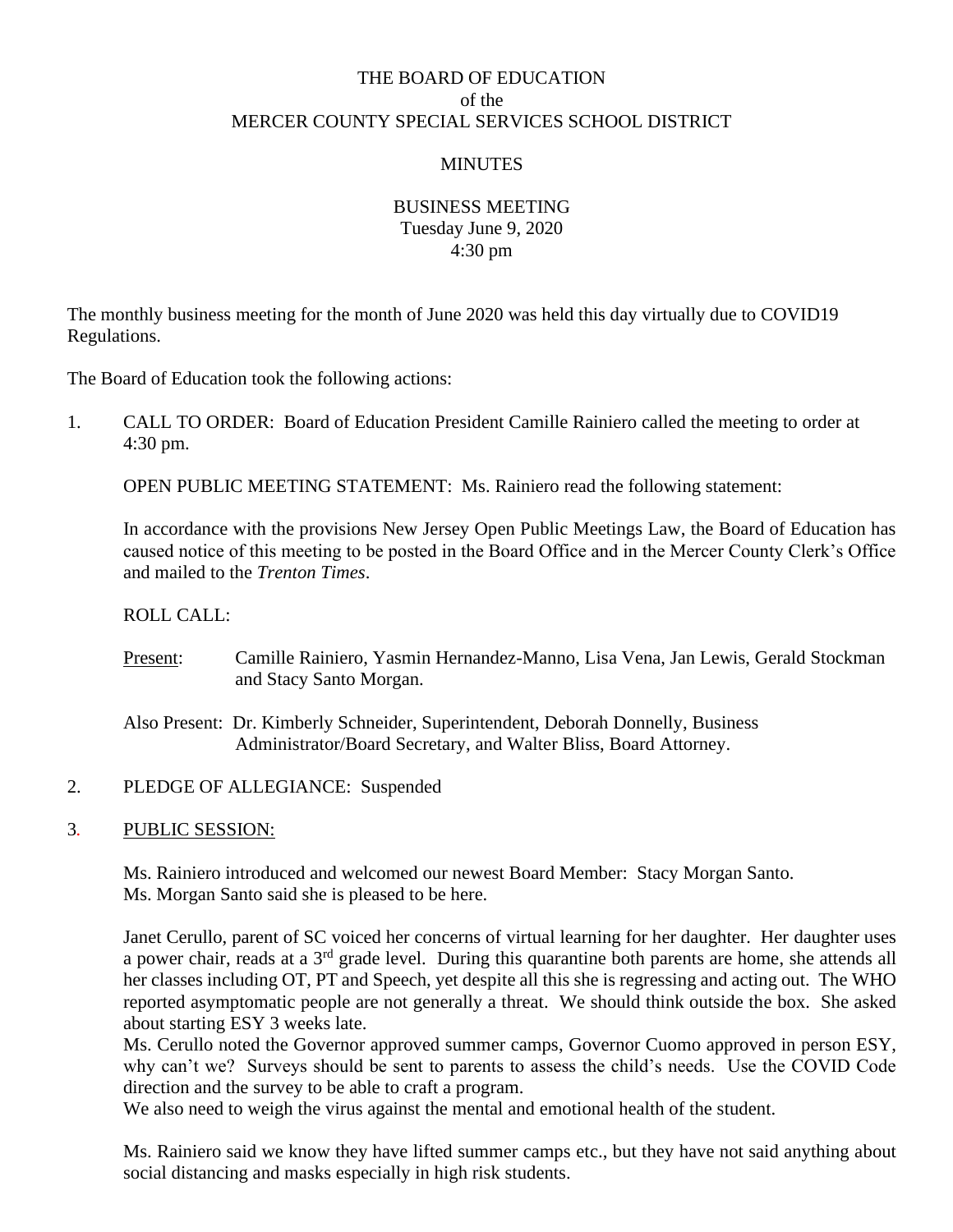We will take all these comments and will discuss with the administration.

Leah Pray, MCSSETA President, welcomed Ms. Morgan Santo and thanked Janet Cerullo for speaking here. Ms. Pray is frustrated and I am here to ask for help. As president, staff come to her for answers. I am concerned for our aides/one-on-ones who might not have summer jobs and who will struggle. Teachers who have worked 10-15 ESY's and may not be working this summer. NJEA is aware of the situation and needs help from the top. Dr. Schneider and I have been on the phone regularly.

Dr. Schneider said this is a very difficult situation. She thanked the association for being patient, we will know more in July. Leah and I will be in contact.

Tina Jablonski, Teacher and MCSSETA Vice President asked why is the District allowing sending districts to dictate how we run our ESY Program? When will we see the addendum to who will be working ESY?

Ms. Rainiero and Dr. Schneider stated the ESY addendum is being tabled as schools are still enrolling students. RICE notices will be going out to follow proper procedures.

Nicole Pratt, MHS Parent and PTO President wants to echo Ms. Cerullo's statements and add the importance for students to go back to normalcy. It would be better to do this with an abbreviated basis with ESY. Not sure if I would send because of underlying issues, but how will we send students to school to see what will work? There are still families without internet access. It is stressful. We appreciate everything teachers do. Stabilizing the students is important.

Ms. Rainiero said we cannot answer these questions at this meeting.

Elizabeth Breedon MHS parent, thanked everyone working on this. No one has the experience of teaching virtually. She pulled her daughter out before the shutdown. The lack of communication to parents is difficult. We struggled with papers sent home and did our best. No Principal or CST at MHS reached out to me. The sending district reached out and suddenly I was notified of google classroom. A simply weekly communication would have been helpful. I am 24/7 with my child and do not know how others can do this. The lack of communication was paramount.

Ms. Vena asked wasn't the District communicating with parents on the process? Ms. Breedon said only what was posted on the District website.

Ms. Rainiero said we will look into this.

### 4. Approval of the May 5, 2020 Board Meeting Regular Minutes:

A Motion by Jan Lewis and seconded by Lisa Vena to approve the aforementioned was carried by roll call vote.

| Ms. Vena -         | Yes.       | Ms. Hernandez-Manno - Yes |                |
|--------------------|------------|---------------------------|----------------|
| Ms. Lewis -        | <b>Yes</b> | Ms. Rainiero -            | <b>Abstain</b> |
| Mr. Stockman - Yes |            | Ms. Morgan Santo -        | Abstain        |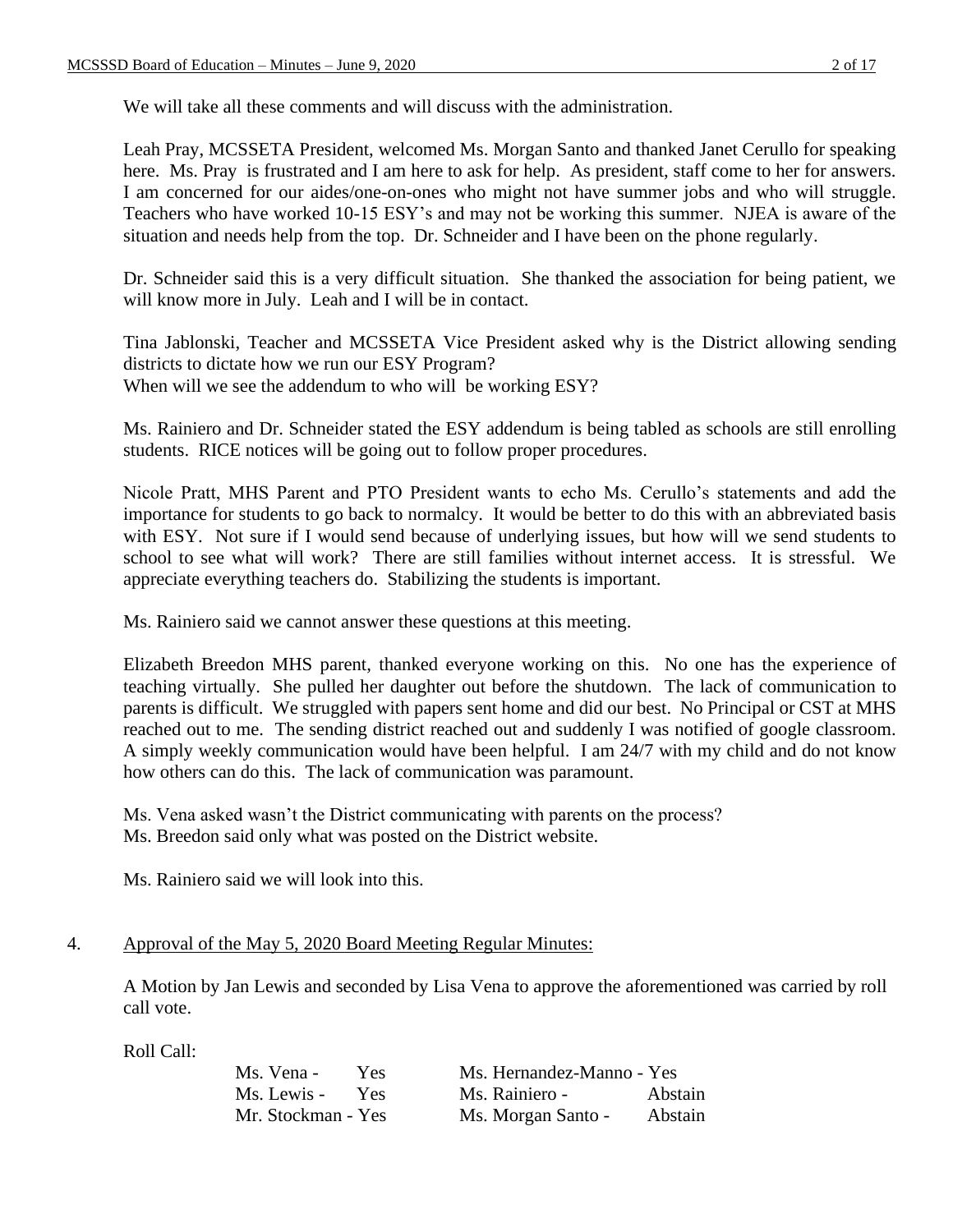5. Bills To Be Approved totaling \$3,382,720.79 + \$292,572.09 = \$3,675,292.88 and authorization of transfers within program areas as approved by the Superintendent

A Motion by Jan Lewis and seconded by Lisa Vena to approve the aforementioned was carried by roll call vote.

Roll Call:

| Ms. Vena -         | Yes.       | Ms. Hernandez-Manno - Yes |            |
|--------------------|------------|---------------------------|------------|
| Ms. Lewis -        | <b>Yes</b> | Ms. Rainiero -            | Yes.       |
| Mr. Stockman - Yes |            | Ms. Morgan Santo -        | <b>Yes</b> |

### 6. Board Secretary/Treasurer's Report for April 2020

A Motion by Jan Lewis and seconded by Lisa Vena to approve the aforementioned was carried by roll call vote.

Roll Call:

| Ms. Vena -         | Yes. | Ms. Hernandez-Manno - Yes |            |
|--------------------|------|---------------------------|------------|
| Ms. Lewis -        | Yes  | Ms. Rainiero -            | <b>Yes</b> |
| Mr. Stockman - Yes |      | Ms. Morgan Santo -        | Yes        |

## 7. Correspondence  $&$  Communications –

Dr. Schneider reviewed the Wellness Summary Report.

Dr. Schneider has made the decision to hold Extended School Year (ESY) virtually. She consulted with the Department of Health and not feeling our students and staff would be safe with social distancing. Our spaces are confined and have a prolonged time in each other's company for more than 10 minutes. It is difficult to figure out for September and even tougher for ESY. We are upset for staff as well. We have been discussing ESY since March. As of May 23, we only had 45 students enrolled and only 25 staff to work. We now have 435 students enrolled and different staffing issues. We are looking at aides, virtual staffing. We respect everyone's comfort level and we continue to make staffing adjustments. Approval of personnel with be on the July 7, 2020 Board Meeting. We are trying to keep students with regular staff. One of the biggest issues state-wide is busing. We will reach out to the sending districts to move in the direction of re-opening. Students are struggling. We will have an orientation opportunity before school starts. We have a classroom set up as an example.

Rick Hillman presented a JFC autism classroom with similar examples at other schools. The challenges are classroom lay-outs. We need teacher/principal layouts.

Dr. Schneider reported we are waiting on the Department of Education to give us class specifications and focus groups to see what September looks like. We are looking into Personal Protective Equipment (PPE); example of a mask with a shield. We are looking into clear face masks for deaf and/or hearing impaired students. Students are varied with needs. This is being discussed at the State level with Superintendents group to get guidance for a healthy start.

One component of the ESY Plan; the wellness and student friendship components. We recommend now for the health and safety of all, ESY will be held virtually.

Ms. Rainiero recognized the Governor's Educators and Paraprofessionals of the Year recipients.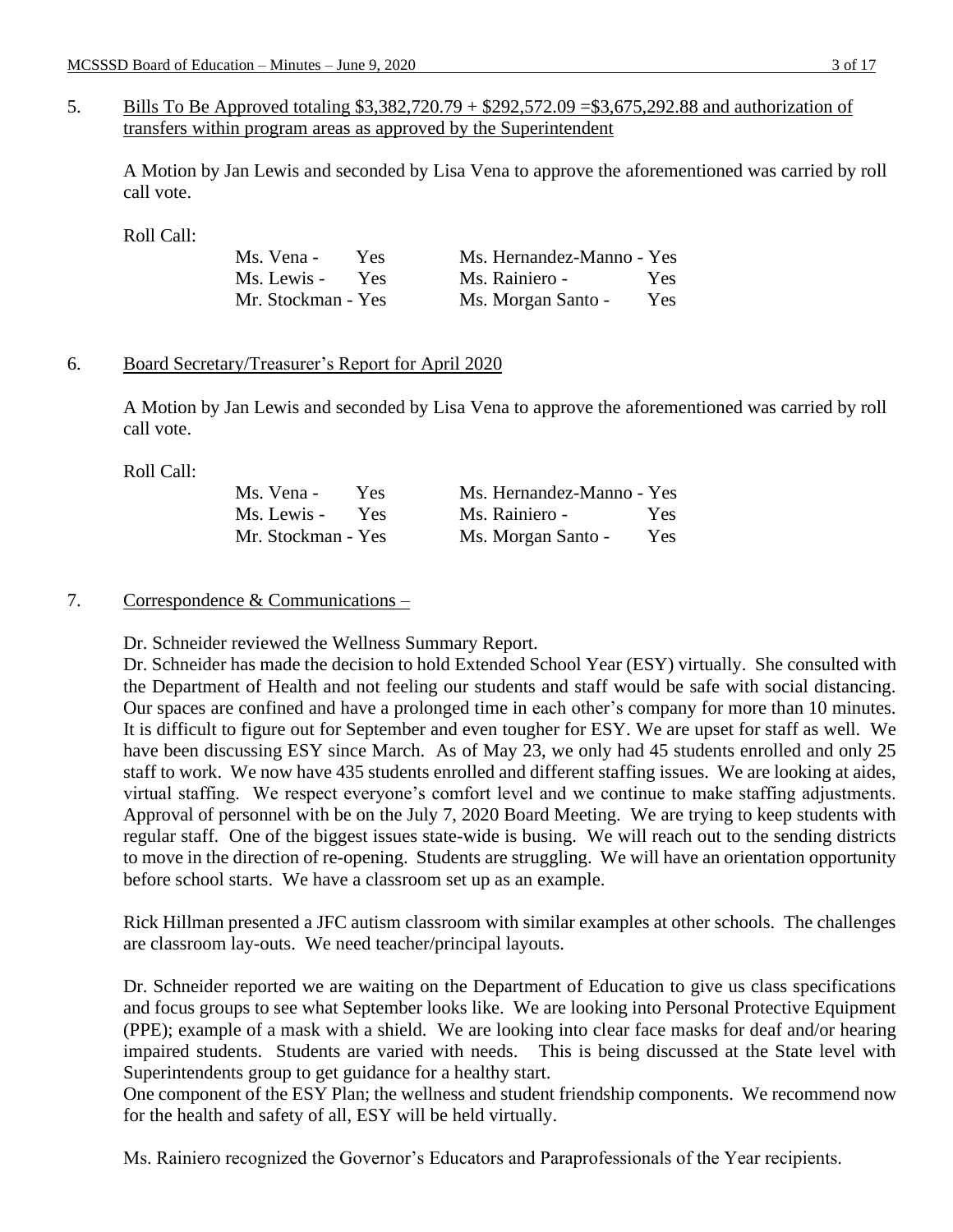- 8. Committee Reports None
- 9. Superintendent's Report None

New/Special Projects: None

## PERSONNEL & ADDENDUM

BE IT RESOLVED That the Board of Education does hereby approve the following appointments, reappointments, adjustments, resignations, terminations, retirements, leaves, transfers, suspensions, and requests for expedites, emergency certification for the School Year 2019 – 2020 and 2020-2021 as recommended by the Superintendent.

BE IT FURTHER RESOLVED That the Board of Education submit to the County Superintendent, as required, applications for emergency hiring and the applicants' attestations that they have not been convicted of any disqualifying crime pursuant to the provisions of N.J.S.A. 18A:6-7.1 et seq, N.J.S.A. 18A:39-17 et seq, or N.J.S.A. 18A:6-4.13 et seq.

• Appointments, Resignations, Leaves, Retirements, etc. (Attachment 9-A). The ESY addendum was tabled.

A Motion by Jan Lewis and seconded by Gerald Stockman to approve the aforementioned was carried by roll call vote.

Roll Call:

| Ms. Vena -         | <b>Yes</b> | Ms. Hernandez-Manno - Yes |     |
|--------------------|------------|---------------------------|-----|
| Ms. Lewis -        | <b>Yes</b> | Ms. Rainiero -            | Yes |
| Mr. Stockman - Yes |            | Ms. Morgan Santo -        | Yes |

• 2020-2021 Reappointment of Unaffiliated Staff (Attachment 9-A1)

A Motion by Jan Lewis and seconded by Gerald Stockman to approve the aforementioned was carried by roll call vote.

Roll Call:

| Ms. Vena -         | Yes: | Ms. Hernandez-Manno - Yes |      |
|--------------------|------|---------------------------|------|
| Ms. Lewis -        | Yes  | Ms. Rainiero -            | Yes  |
| Mr. Stockman - Yes |      | Ms. Morgan Santo -        | Yes. |

• 2020-2021 Home Component Program – Staff Renewals (Attachment 9-A2)

A Motion by Jan Lewis and seconded by Gerald Stockman to approve the aforementioned was carried by roll call vote.

| Ms. Vena -         | Yes.       | Ms. Hernandez-Manno - Yes |      |
|--------------------|------------|---------------------------|------|
| Ms. Lewis -        | <b>Yes</b> | Ms. Rainiero -            | Yes  |
| Mr. Stockman - Yes |            | Ms. Morgan Santo -        | Yes. |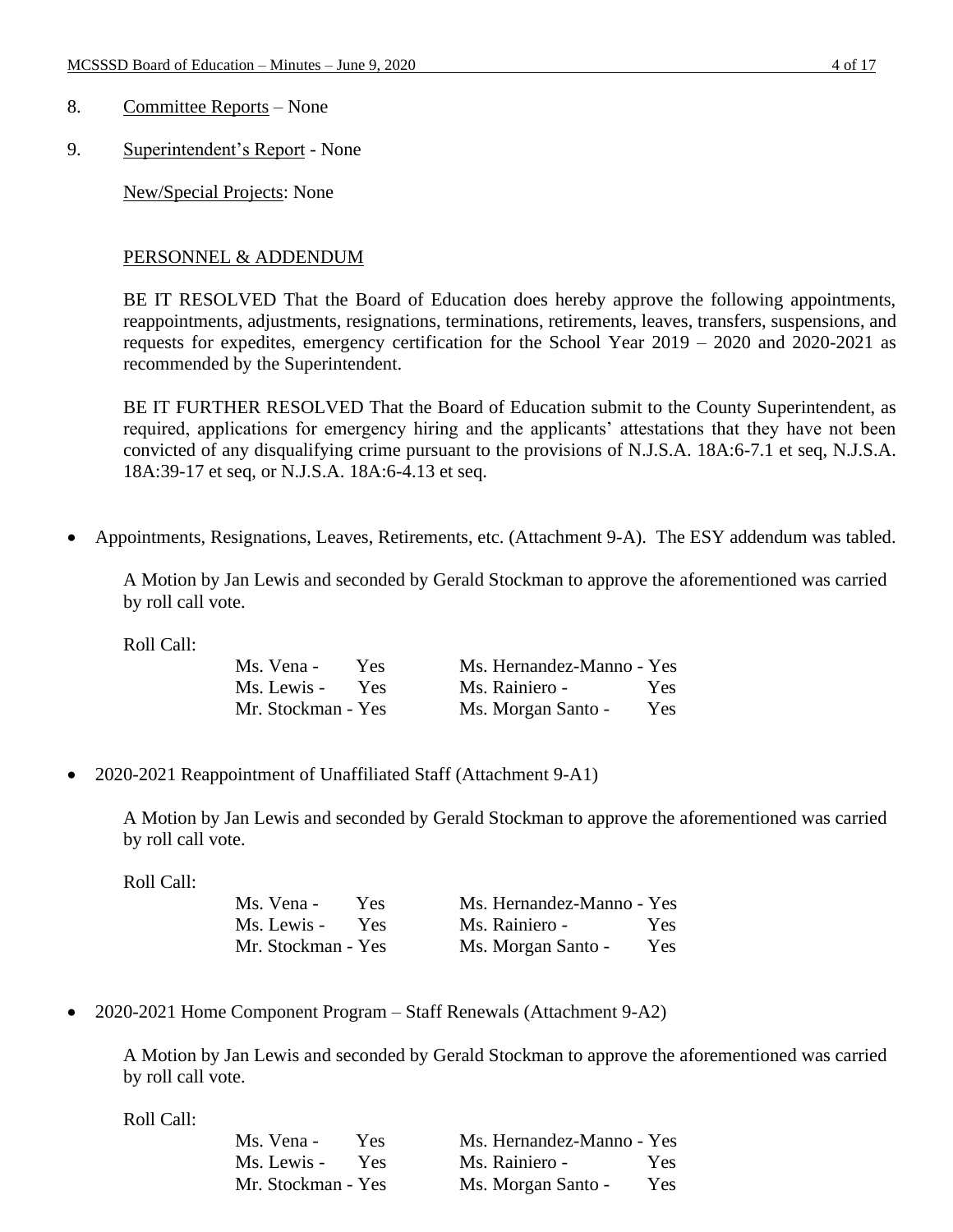• 2020-2021 Community Resource Program – Staff Renewals (Attachment 9-A3)

A Motion by Jan Lewis and seconded by Gerald Stockman to approve the aforementioned was carried by roll call vote.

Roll Call:

| Ms. Vena -         | Yes.       | Ms. Hernandez-Manno - Yes |            |
|--------------------|------------|---------------------------|------------|
| Ms. Lewis -        | <b>Yes</b> | Ms. Rainiero -            | Yes.       |
| Mr. Stockman - Yes |            | Ms. Morgan Santo -        | <b>Yes</b> |

#### **MISCELLANEOUS:**

Recommend Board approve the following:

• Submit the Project Child Clinic Grant in the amount of \$19,329.00 for the period of 07/01/2020 – 06/30/2021

A Motion by Jan Lewis and seconded by Gerald Stockman to approve the aforementioned was carried by roll call vote.

Roll Call:

| Ms. Vena -         | Yes.       | Ms. Hernandez-Manno - Yes |            |
|--------------------|------------|---------------------------|------------|
| Ms. Lewis -        | <b>Yes</b> | Ms. Rainiero -            | Yes.       |
| Mr. Stockman - Yes |            | Ms. Morgan Santo -        | <b>Yes</b> |

• Submit the Special Child Health Services County grant for \$104,345.00 for the period of 07/01/2020 – 06/30/2021

A Motion by Jan Lewis and seconded by Gerald Stockman to approve the aforementioned was carried by roll call vote.

Roll Call:

| Ms. Vena -         | Yes.       | Ms. Hernandez-Manno - Yes |            |
|--------------------|------------|---------------------------|------------|
| Ms. Lewis -        | <b>Yes</b> | Ms. Rainiero -            | <b>Yes</b> |
| Mr. Stockman - Yes |            | Ms. Morgan Santo -        | <b>Yes</b> |

• Submit the Project Adults Grant for \$100,000.00 for the period of 07/01/2020 – 06/30/2021

A Motion by Jan Lewis and seconded by Gerald Stockman to approve the aforementioned was carried by roll call vote.

| Ms. Vena -         | Yes | Ms. Hernandez-Manno - Yes |            |
|--------------------|-----|---------------------------|------------|
| Ms. Lewis -        | Yes | Ms. Rainiero -            | Yes.       |
| Mr. Stockman - Yes |     | Ms. Morgan Santo -        | <b>Yes</b> |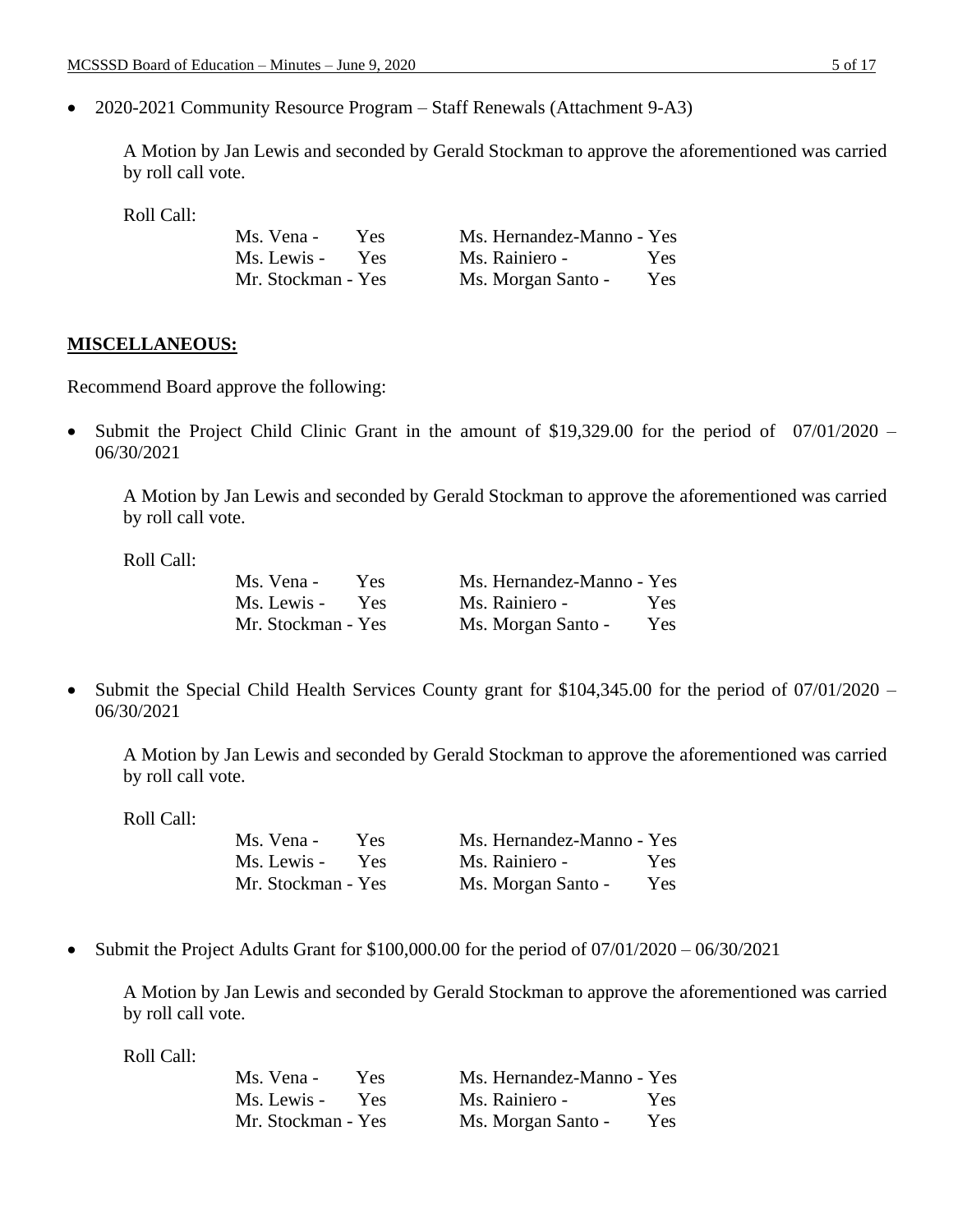• Approve to submit the modified and changed Special Child Health and Early Intervention Services (SCHEIS) Grant in the amount of \$52,000 to provide partial support for Special Child Health Services (SCHS) Case Management for the period 07/01/2020-09/30/2020. (previously approved in April 2020 for \$208,000 for the period 07/01/2020-06/30/2021).

A Motion by Jan Lewis and seconded by Gerald Stockman to approve the aforementioned was carried by roll call vote.

Roll Call:

| Ms. Vena -         | Yes.       | Ms. Hernandez-Manno - Yes |      |
|--------------------|------------|---------------------------|------|
| Ms. Lewis -        | <b>Yes</b> | Ms. Rainiero -            | Yes. |
| Mr. Stockman - Yes |            | Ms. Morgan Santo -        | Yes  |

• 2019-2020 Governor's Educators of the Year Participation and Recipients (Attachment 9B)

A Motion by Jan Lewis and seconded by Gerald Stockman to approve the aforementioned was carried by roll call vote.

Roll Call:

| Ms. Vena -         | Yes        | Ms. Hernandez-Manno - Yes |     |
|--------------------|------------|---------------------------|-----|
| Ms. Lewis -        | <b>Yes</b> | Ms. Rainiero -            | Yes |
| Mr. Stockman - Yes |            | Ms. Morgan Santo -        | Yes |

• 2019-2020 Paraprofessionals of the Year Recipients (Attachment 9C)

A Motion by Jan Lewis and seconded by Gerald Stockman to approve the aforementioned was carried by roll call vote.

Roll Call:

| Ms. Vena -         | Yes. | Ms. Hernandez-Manno - Yes |      |
|--------------------|------|---------------------------|------|
| Ms. Lewis -        | Yes  | Ms. Rainiero -            | Yes. |
| Mr. Stockman - Yes |      | Ms. Morgan Santo -        | Yes: |

• Revised and/or New Policies, Regulations, or By-Laws - First Reading (Attachment 9D)

**BYLAWS** - None

**POLICIES** – P1581 Domestic Violence (M) P2422 Health and Physical Education (M) P8220 School Day (M) P8462 Reporting Potentially Missing or Abused Children (M)

**REGULATIONS** – R1581 Domestic Violence (M) R8220 School Closings (M)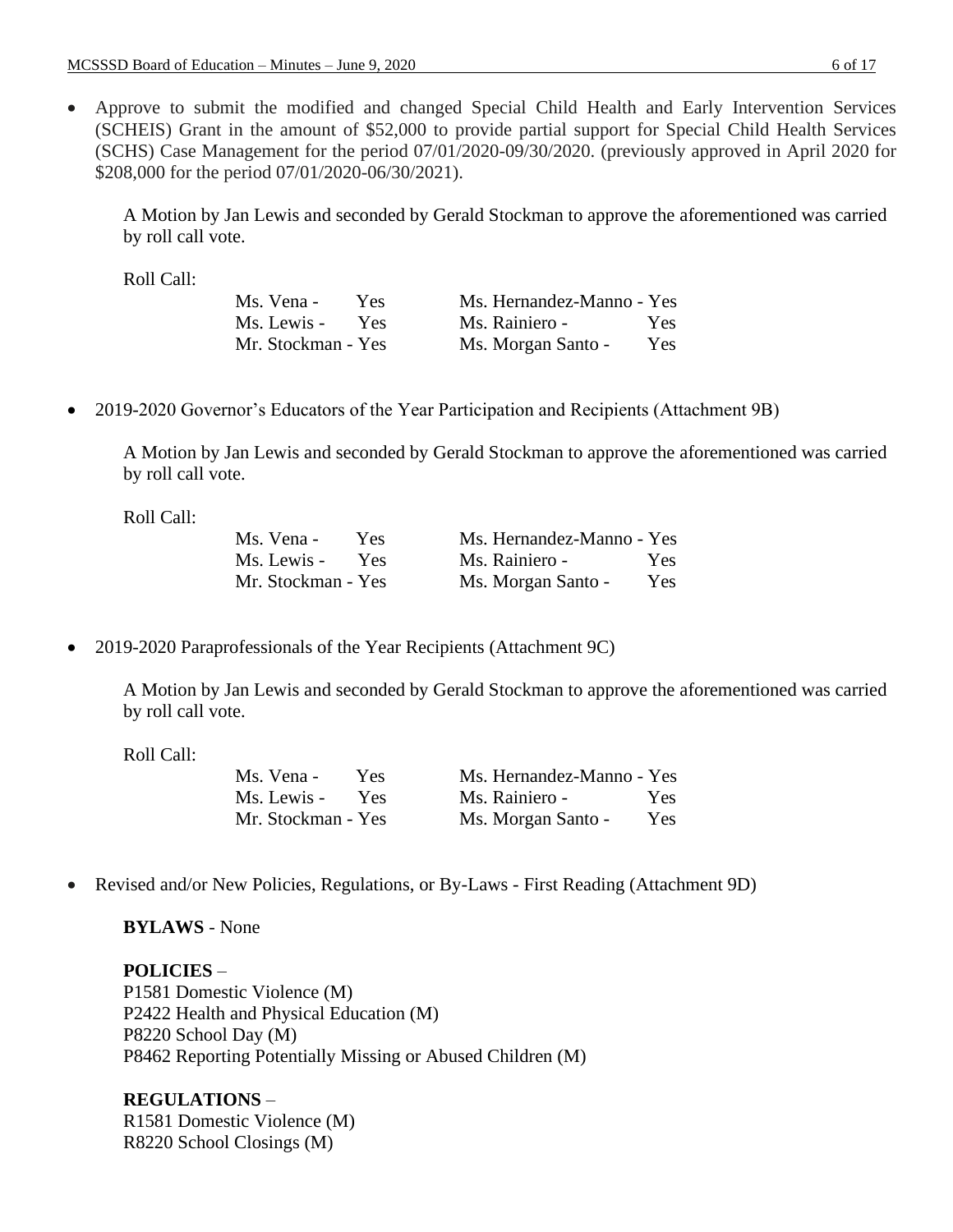• Revised and/or New Policies, Regulations, or By-Laws - Second Reading (no changes made from first reading)

A Motion by Jan Lewis and seconded by Gerald Stockman to approve the aforementioned was carried by roll call vote.

Roll Call:

| Ms. Vena -         | Yes.       | Ms. Hernandez-Manno - Yes |      |
|--------------------|------------|---------------------------|------|
| Ms. Lewis -        | <b>Yes</b> | Ms. Rainiero -            | Yes. |
| Mr. Stockman - Yes |            | Ms. Morgan Santo -        | Yes  |

**BYLAWS** – None

**POLICIES** – None

**REGULATIONS** – None

**ABOLISHED** -None

### **REPORTS:**

Recommend Board approve the following:

• Fire and Security Drill(s) for the month of May 2020 - none

• Harassment, Intimidation & Bullying as of May 2020:

| <b>Month</b> | <b>Investigations</b> | <b>HIB</b> | <b>Non-HIB</b> |
|--------------|-----------------------|------------|----------------|
| July         |                       |            |                |
| August       |                       |            |                |
| September    |                       |            |                |
| October      |                       |            |                |
| November     |                       |            |                |
| December     |                       |            |                |
| January      |                       |            |                |
| February     |                       |            |                |
| March        |                       |            |                |
| April        |                       |            |                |
| May          |                       |            |                |
| <b>TOTAL</b> |                       |            |                |

A Motion by Jan Lewis and seconded by Gerald Stockman to approve the aforementioned was carried by roll call vote.

| Ms. Vena -         | Yes.       | Ms. Hernandez-Manno - Yes |      |
|--------------------|------------|---------------------------|------|
| Ms. Lewis -        | <b>Yes</b> | Ms. Rainiero -            | Yes. |
| Mr. Stockman - Yes |            | Ms. Morgan Santo -        | Yes. |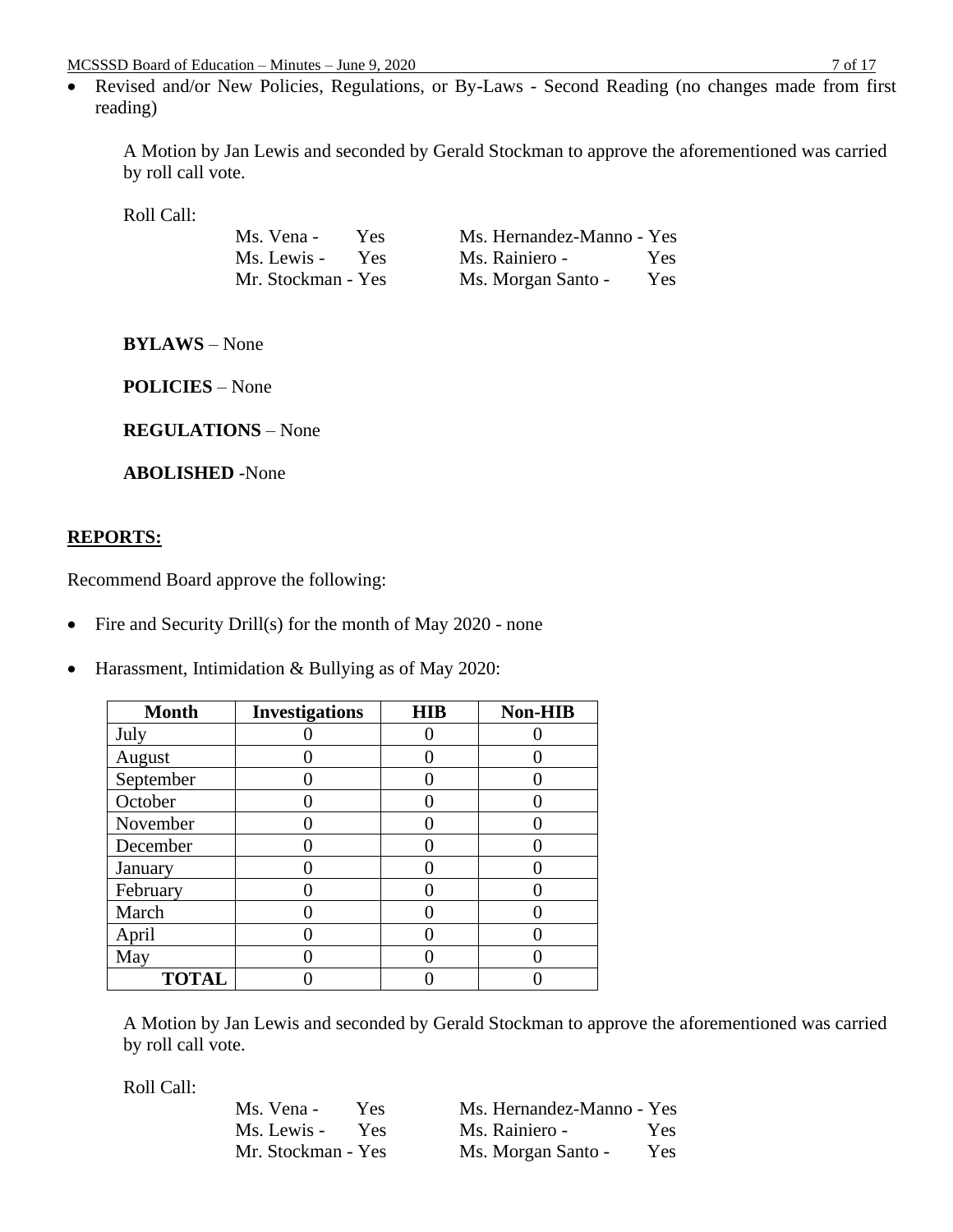|               | July | Aug | <b>Sep</b> | Oct | <b>Nov</b> | <b>Dec</b> | Jan | Feb | Mar | Apr | <b>May</b> | June |
|---------------|------|-----|------------|-----|------------|------------|-----|-----|-----|-----|------------|------|
| 2018-<br>2019 | 454  | 454 | 547        | 567 | 571        | 575        | 579 | 580 | 581 | 586 | 587        | 588  |
| 2019-<br>2020 | 497  | 498 | 548        | 546 | 546        | 551        | 544 | 559 | 563 | 561 | 561        |      |

• Enrollment Data as of May 2020

|                                 | 04/30/2020 | 05/30/2020 |
|---------------------------------|------------|------------|
| Mercer High School              | 252        | 252        |
| <b>Mercer Elementary School</b> | 208        | 208        |
| <b>Regional Day</b>             |            |            |
| Joseph F. Cappello School       |            |            |
| TOTAL:                          |            |            |

A Motion by Jan Lewis and seconded by Gerald Stockman to approve the aforementioned was carried by roll call vote.

Roll Call:

| Ms. Vena -         | Yes:       | Ms. Hernandez-Manno - Yes |      |
|--------------------|------------|---------------------------|------|
| Ms. Lewis -        | <b>Yes</b> | Ms. Rainiero -            | Yes. |
| Mr. Stockman - Yes |            | Ms. Morgan Santo -        | Yes. |

## 11. **NEW BUSINESS**

Recommend Board approve the following:

a. Approve to contract with Attorney Walter R. Bliss, Jr. for legal services as Board Attorney for the period beginning July 1, 2020 through June 30, 2021 in the amount of \$52,996 (Attachment 11-a).

A Motion by Jan Lewis and seconded by Stacy Morgan Santo to approve the aforementioned was carried by roll call vote.

Roll Call:

| Ms. Vena -         | Yes.       | Ms. Hernandez-Manno - Yes |      |
|--------------------|------------|---------------------------|------|
| Ms. Lewis -        | <b>Yes</b> | Ms. Rainiero -            | Yes. |
| Mr. Stockman - Yes |            | Ms. Morgan Santo -        | Yes  |

b. Approve Agreement for Local Education Agencies (LEA-Mercer County Special Services School District) Consolidating School Meal Programs with Mercer County Technical Schools MCTS) in order to support the MCTS full-time academies and Rubino Academy students for the 2020/2021 school year (Attachment 11-b).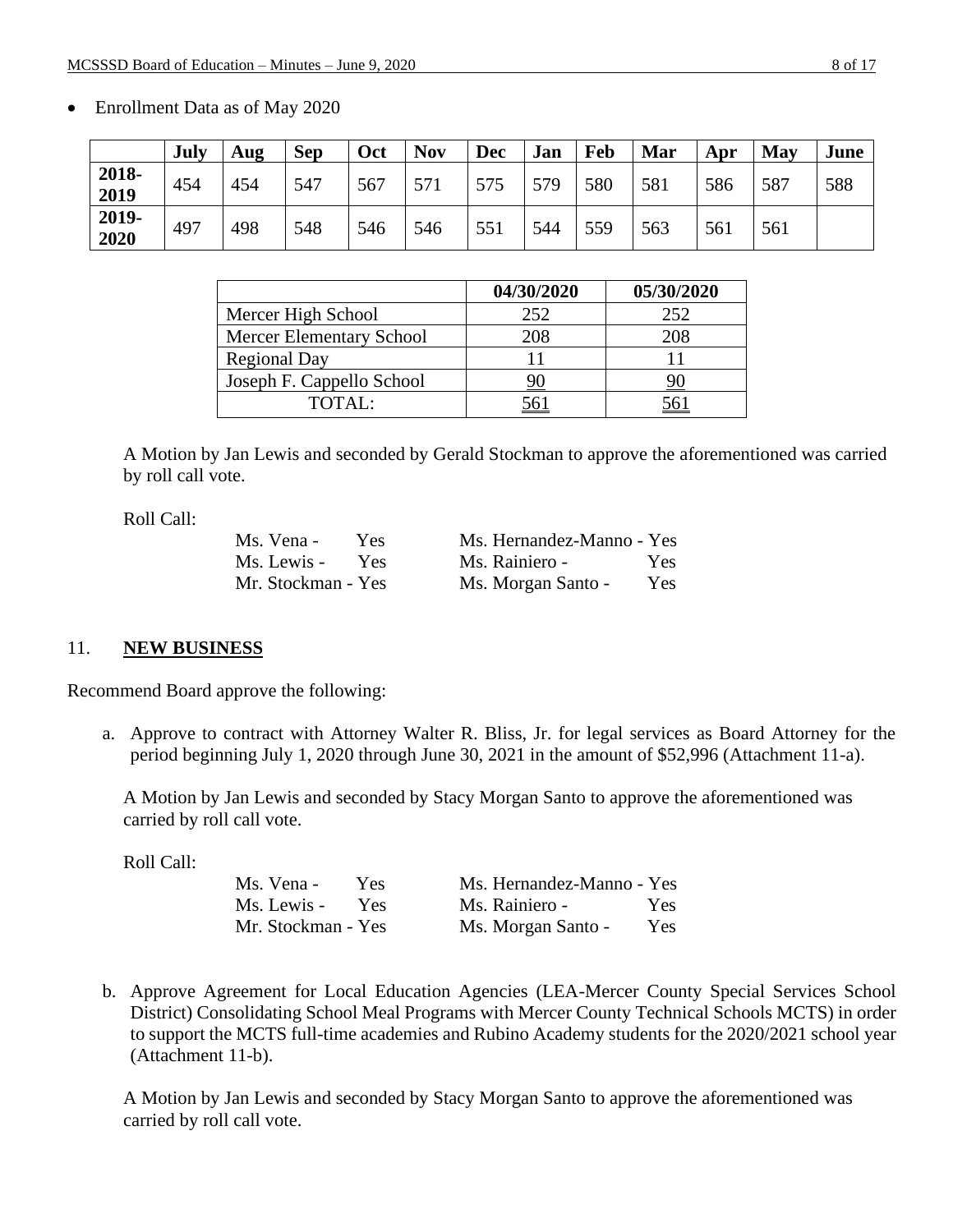| Ms. Vena -         | Yes. | Ms. Hernandez-Manno - Yes |      |
|--------------------|------|---------------------------|------|
| Ms. Lewis -        | Yes. | Ms. Rainiero -            | Yes. |
| Mr. Stockman - Yes |      | Ms. Morgan Santo -        | Yes. |

c. Approve the Community Resource Team Fee, Community Resource Assessment Service Fee Schedule - 2020/21 school year, Project Child Clinic Grant Services Fee Schedule - 2020/2021 school year (Attachment 11-c).

A Motion by Jan Lewis and seconded by Stacy Morgan Santo to approve the aforementioned was carried by roll call vote.

Roll Call:

| Ms. Vena -         | Yes.       | Ms. Hernandez-Manno - Yes |      |
|--------------------|------------|---------------------------|------|
| Ms. Lewis -        | <b>Yes</b> | Ms. Rainiero -            | Yes: |
| Mr. Stockman - Yes |            | Ms. Morgan Santo -        | Yes  |

d. Approve the Student Affiliation agreement between Mercer County Special Services School District and Rutgers's University (Attachment 11-d).

A Motion by Jan Lewis and seconded by Stacy Morgan Santo to approve the aforementioned was carried by roll call vote.

Roll Call:

| Ms. Vena -         | Yes:       | Ms. Hernandez-Manno - Yes |      |
|--------------------|------------|---------------------------|------|
| Ms. Lewis -        | <b>Yes</b> | Ms. Rainiero -            | Yes. |
| Mr. Stockman - Yes |            | Ms. Morgan Santo -        | Yes. |

e. Agreement to contract with Dr. William P Hayes of Alexander Road Associates in Psychiatry, Psychology & Counseling, Princeton, NJ, for assessment services in the 2020/2021 school year at a rate of \$595 per assessment hour (Attachment 11-e).

A Motion by Jan Lewis and seconded by Stacy Morgan Santo to approve the aforementioned was carried by roll call vote.

Roll Call:

| Ms. Vena -         | Yes. | Ms. Hernandez-Manno - Yes |            |
|--------------------|------|---------------------------|------------|
| Ms. Lewis -        | Yes  | Ms. Rainiero -            | Yes        |
| Mr. Stockman - Yes |      | Ms. Morgan Santo -        | <b>Yes</b> |

f. Approve the professional services agreement of David N. Sharlin, P.O., F.A.A.P. as the School Medical Director for the 2020/2021 school year in the amount of \$55,150 (Attachment 11-f).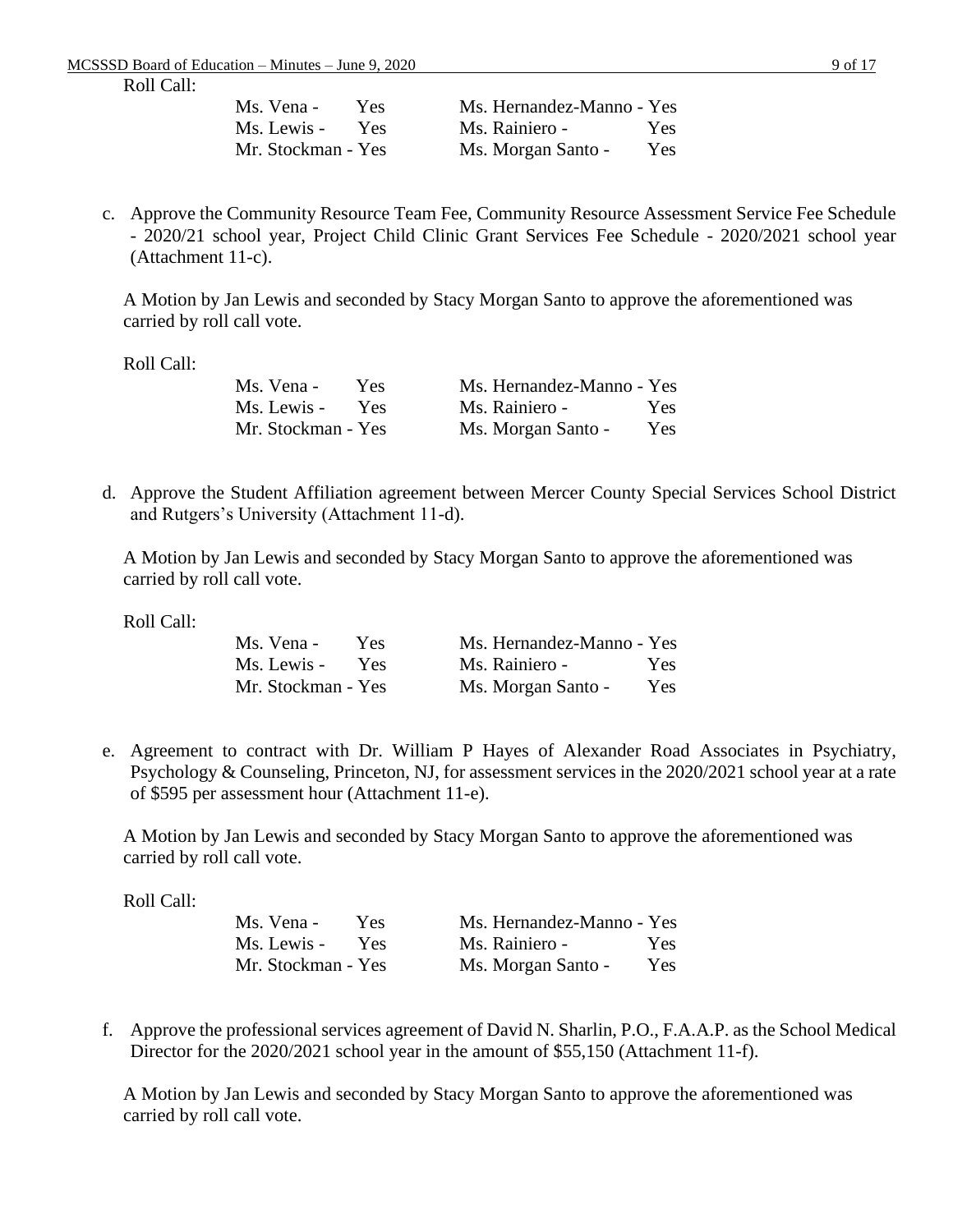| Ms. Vena -         | Yes.       | Ms. Hernandez-Manno - Yes |      |
|--------------------|------------|---------------------------|------|
| Ms. Lewis -        | <b>Yes</b> | Ms. Rainiero -            | Yes. |
| Mr. Stockman - Yes |            | Ms. Morgan Santo -        | Yes. |

g. Approve agreement with Paul's Commodity Hauling, Inc. to provide delivery of State Food Commodities to be managed and invoiced through Sodexo for the 2020/2021 school year per agreement (Attachment 11-g).

A Motion by Jan Lewis and seconded by Stacy Morgan Santo to approve the aforementioned was carried by roll call vote.

Roll Call:

| Ms. Vena -         | Yes.       | Ms. Hernandez-Manno - Yes |      |
|--------------------|------------|---------------------------|------|
| Ms. Lewis -        | <b>Yes</b> | Ms. Rainiero -            | Yes: |
| Mr. Stockman - Yes |            | Ms. Morgan Santo -        | Yes. |

h. Approve the Transfer of Funds from the General Fund to the Food Service Enterprise Fund in the amount of \$55,000 to cover losses related to the COVID-19 emergency.

A Motion by Jan Lewis and seconded by Stacy Morgan Santo to approve the aforementioned was carried by roll call vote.

Roll Call:

| Ms. Vena -         | Yes. | Ms. Hernandez-Manno - Yes |      |
|--------------------|------|---------------------------|------|
| Ms. Lewis -        | Yes  | Ms. Rainiero -            | Yes. |
| Mr. Stockman - Yes |      | Ms. Morgan Santo -        | Yes. |

i. Approve the Revised Food Service Management Company Cost Reimbursable Contract Renewal at the Management/Administrative Flat Fee of \$55,253 with a break-even guarantee with Sodexo Incorporated for School Year 2020/2021 (attachment 11-i).

A Motion by Jan Lewis and seconded by Stacy Morgan Santo to approve the aforementioned was carried by roll call vote.

| Ms. Vena -         | Yes. | Ms. Hernandez-Manno - Yes |      |
|--------------------|------|---------------------------|------|
| Ms. Lewis -        | Yes  | Ms. Rainiero -            | Yes. |
| Mr. Stockman - Yes |      | Ms. Morgan Santo -        | Yes. |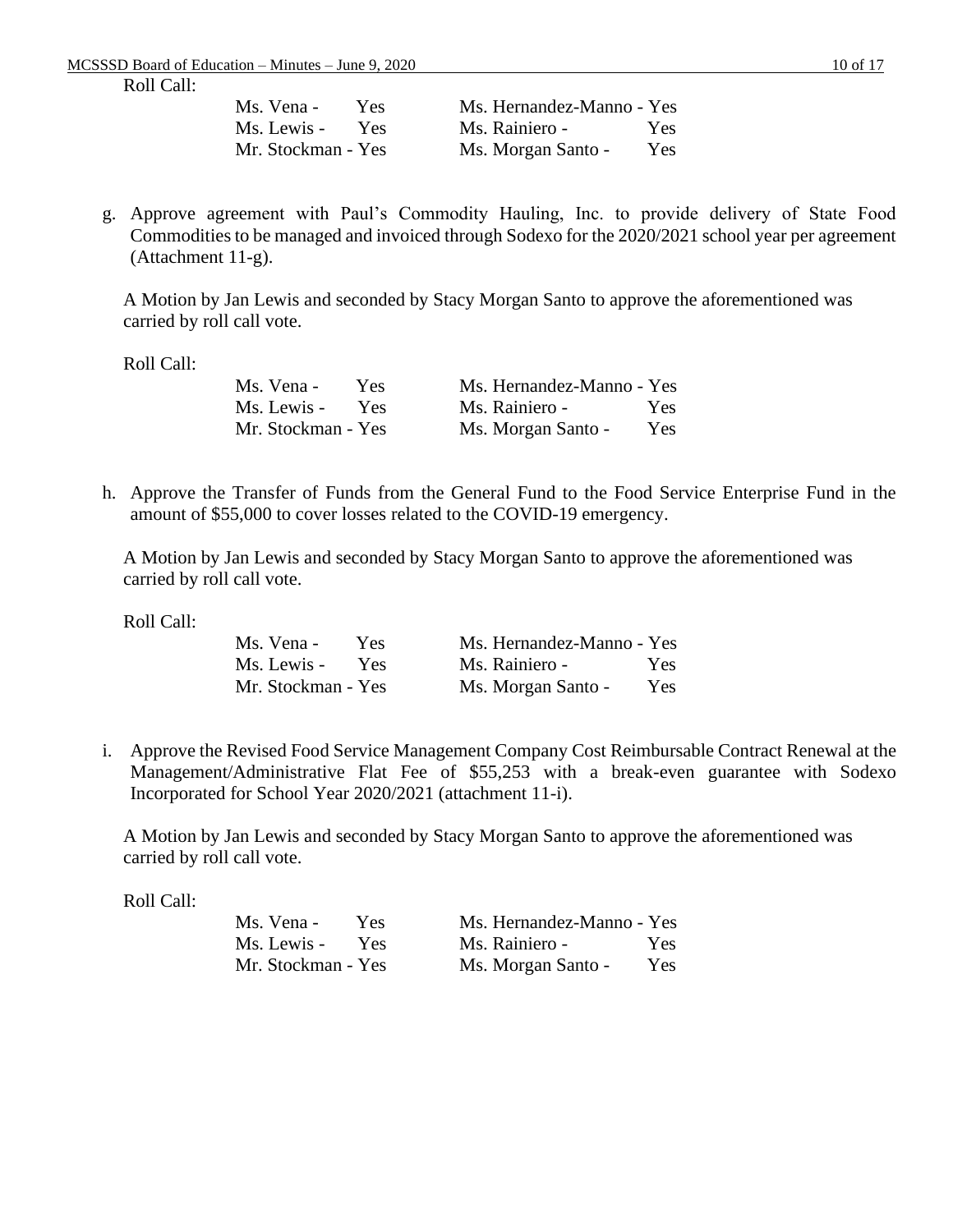## j. Approve the Agreement of lunch prices for 2020/2021 School Year:

2020/2021 Breakfast, Lunch & Milk Prices:

| <b>Breakfast</b>         | Student |
|--------------------------|---------|
| Mercer High              | \$1.65  |
| Joseph F. Cappello       | \$1.65  |
| <b>Mercer Elementary</b> | \$1.65  |
| Mercer County Vo-Tech    | \$1.65  |
| Rubino Academy           | \$1.65  |

2020/2021 Reduced Price Breakfast for all schools will be \$.30

| Lunch                 | Student | Adult  |
|-----------------------|---------|--------|
| Mercer High           | \$3.10  | \$4.50 |
| Joseph F. Cappello    | \$2.95  | \$4.50 |
| Mercer Elementary     | \$2.95  | \$4.50 |
| Mercer County Vo-Tech | \$3.10  | \$4.50 |
| Rubino Academy        | \$3.10  | \$4.50 |

Reduced Price Lunch for all schools will be \$.40 Milk Prices (flavored and un-flavored) will be \$.50

A Motion by Jan Lewis and seconded by Stacy Morgan Santo to approve the aforementioned was carried by roll call vote.

Roll Call:

| Ms. Vena -         | Yes.       | Ms. Hernandez-Manno - Yes |            |
|--------------------|------------|---------------------------|------------|
| Ms. Lewis -        | <b>Yes</b> | Ms. Rainiero -            | <b>Yes</b> |
| Mr. Stockman - Yes |            | Ms. Morgan Santo -        | Yes.       |

k. Approve the annual maintenance and support of the District's Policy and Regulation Manuals and annual subscription to New Jersey School Digest for the 2020/21 school year to Strauss Esmay Associates, LLP for \$4,240.

A Motion by Jan Lewis and seconded by Stacy Morgan Santo to approve the aforementioned was carried by roll call vote.

Roll Call:

| Ms. Vena -         | Yes. | Ms. Hernandez-Manno - Yes |            |
|--------------------|------|---------------------------|------------|
| Ms. Lewis -        | Yes  | Ms. Rainiero -            | <b>Yes</b> |
| Mr. Stockman - Yes |      | Ms. Morgan Santo -        | Yes        |

l. Approve renewal of System 3000 software and license support fee of \$25,988 for payroll, personnel, accounting and employee portal fee of \$5,665 for the 2020/21 school year for a total of \$31,653.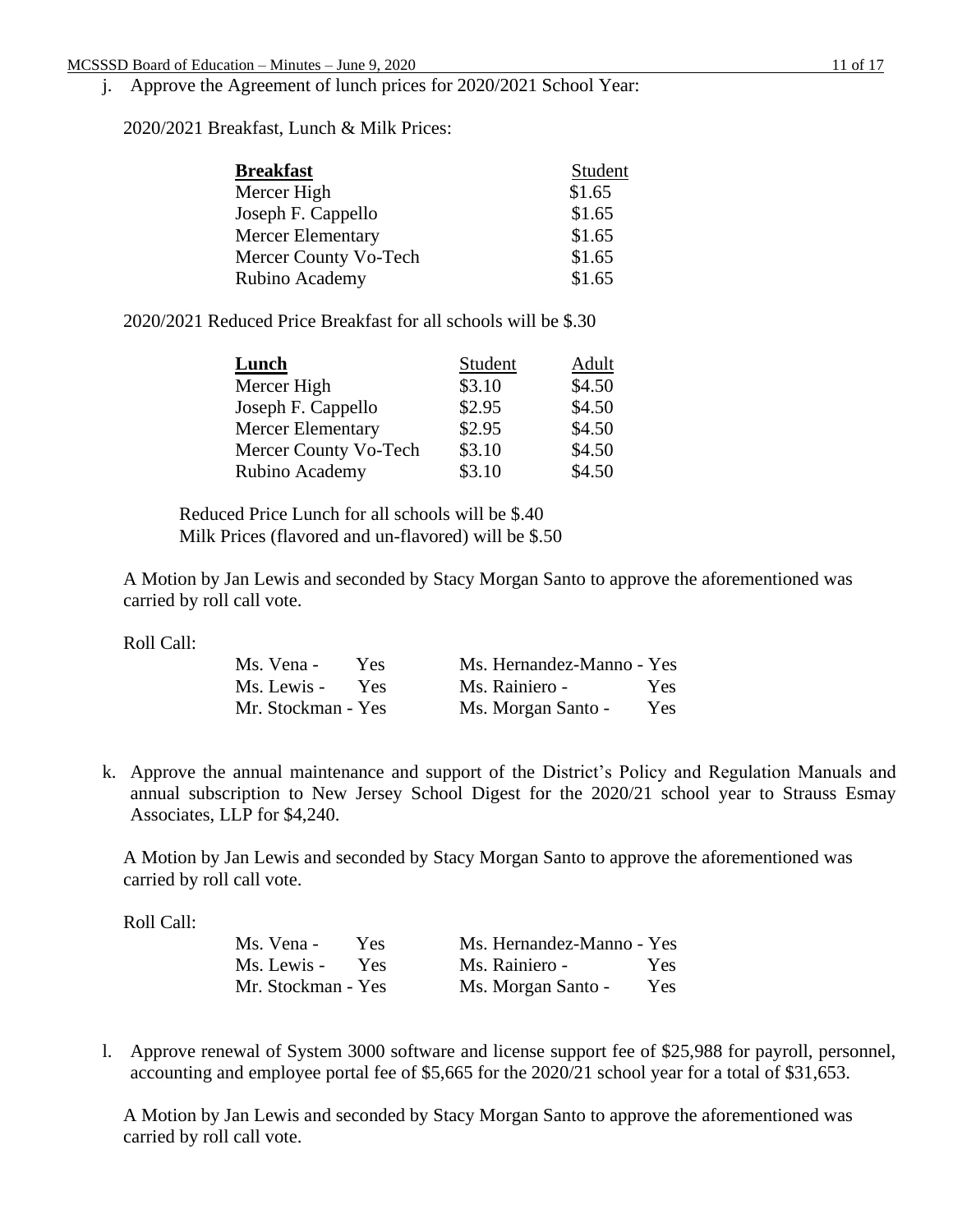| Ms. Vena -         | Yes. | Ms. Hernandez-Manno - Yes |      |
|--------------------|------|---------------------------|------|
| Ms. Lewis -        | Yes  | Ms. Rainiero -            | Yes: |
| Mr. Stockman - Yes |      | Ms. Morgan Santo -        | Yes: |

m. Approve to accept a donation to the Mercer County Special Services School District from Mr. & Mrs. Gerald Stockman in the amount of \$250.

A Motion by Jan Lewis and seconded by Stacy Morgan Santo to approve the aforementioned was carried by roll call vote.

Ms. Vena recognized Mr. Stockman's donation to the school.

Roll Call:

| Ms. Vena -         | Yes. | Ms. Hernandez-Manno - Yes |      |
|--------------------|------|---------------------------|------|
| Ms. Lewis -        | Yes  | Ms. Rainiero -            | Yes. |
| Mr. Stockman - Yes |      | Ms. Morgan Santo -        | Yes  |

n. Approve to renew Cooperative Purchasing Agreements in 2020/2021 with the following: Hunterdon Educational Services Commission, Education Services Commission of New Jersey (formerly MRESC) and Mercer County Cooperative Purchasing System.

A Motion by Jan Lewis and seconded by Stacy Morgan Santo to approve the aforementioned was carried by roll call vote.

Roll Call:

| Ms. Vena -         | Yes.       | Ms. Hernandez-Manno - Yes |            |
|--------------------|------------|---------------------------|------------|
| Ms. Lewis -        | <b>Yes</b> | Ms. Rainiero -            | <b>Yes</b> |
| Mr. Stockman - Yes |            | Ms. Morgan Santo -        | Yes.       |

o. Miscellaneous Equipment Disposal List (Attachment 11-o).

A Motion by Jan Lewis and seconded by Stacy Morgan Santo to approve the aforementioned was carried by roll call vote.

Roll Call:

| Ms. Vena -         | Yes. | Ms. Hernandez-Manno - Yes |      |
|--------------------|------|---------------------------|------|
| Ms. Lewis -        | Yes  | Ms. Rainiero -            | Yes. |
| Mr. Stockman - Yes |      | Ms. Morgan Santo -        | Yes  |

p. Approve the resolution to accept a \$127,188 surplus distribution from the BCIPJIF to be applied towards 2020/2021 premium (Attachment 11-p).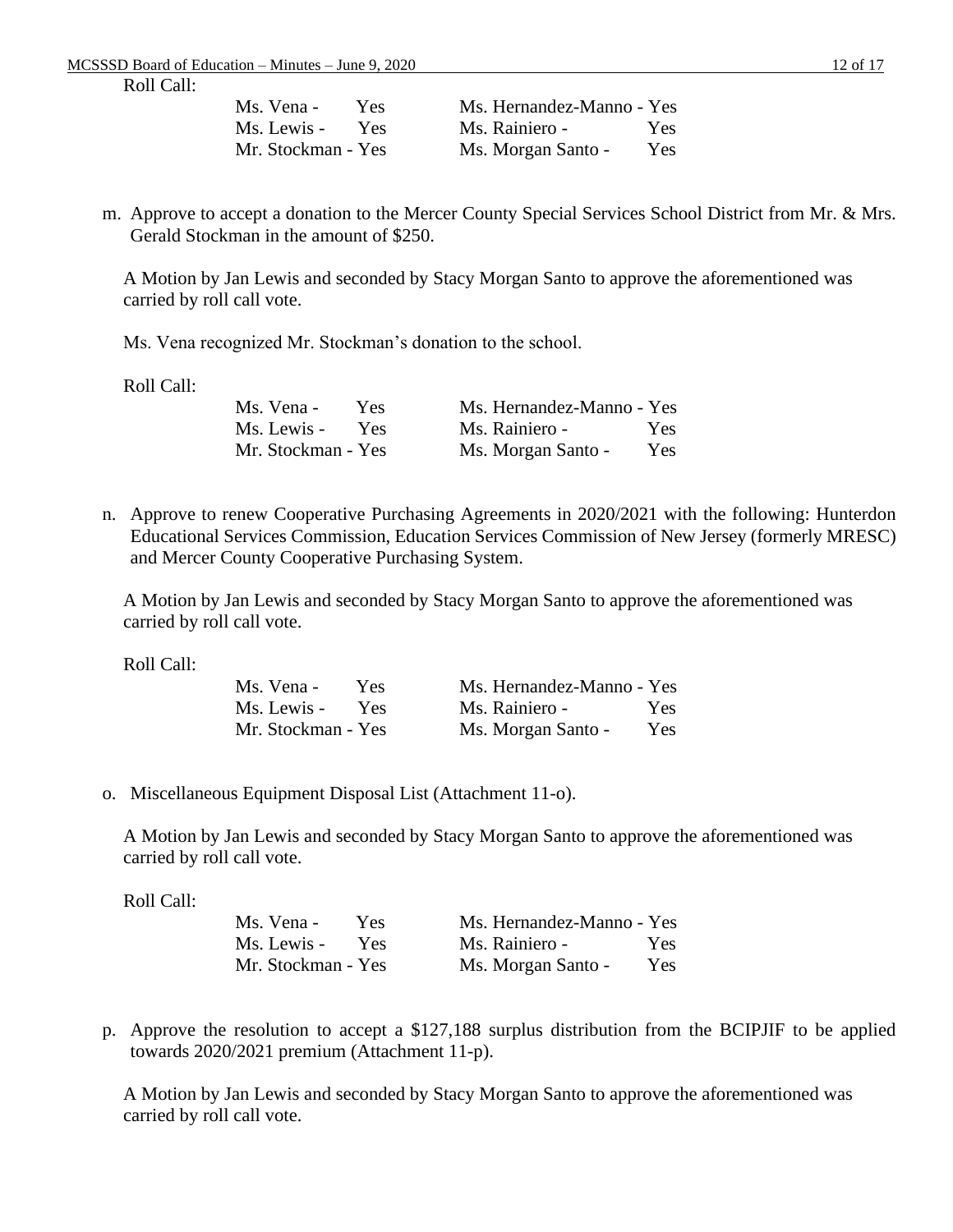| Ms. Vena -         | Yes. | Ms. Hernandez-Manno - Yes |      |
|--------------------|------|---------------------------|------|
| Ms. Lewis -        | Yes  | Ms. Rainiero -            | Yes. |
| Mr. Stockman - Yes |      | Ms. Morgan Santo -        | Yes: |

q. Approve the Capital Reserve Account Resolution for an amount not to exceed \$800,000 (Attachment  $11-q$ ).

A Motion by Jan Lewis and seconded by Stacy Morgan Santo to approve the aforementioned was carried by roll call vote.

Roll Call:

| Ms. Vena -         | Yes.       | Ms. Hernandez-Manno - Yes |            |
|--------------------|------------|---------------------------|------------|
| Ms. Lewis -        | <b>Yes</b> | Ms. Rainiero -            | Yes        |
| Mr. Stockman - Yes |            | Ms. Morgan Santo -        | <b>Yes</b> |

r. Approve Resolution authorizing the District Purchasing Agent to make purchases of goods and services with State contract vendors or the 2020/2021 school year (Attachment 11-r).

A Motion by Jan Lewis and seconded by Stacy Morgan Santo to approve the aforementioned was carried by roll call vote.

Roll Call:

| Ms. Vena -         | Yes. | Ms. Hernandez-Manno - Yes |            |
|--------------------|------|---------------------------|------------|
| Ms. Lewis -        | Yes  | Ms. Rainiero -            | Yes:       |
| Mr. Stockman - Yes |      | Ms. Morgan Santo -        | <b>Yes</b> |

s. Approve the Resolution Increasing the Bid Threshold for the Qualified Purchasing Agent (Attachment 11-s).

A Motion by Jan Lewis and seconded by Stacy Morgan Santo to approve the aforementioned was carried by roll call vote.

Roll Call:

| Ms. Vena -         | Yes:       | Ms. Hernandez-Manno - Yes |      |
|--------------------|------------|---------------------------|------|
| Ms. Lewis -        | <b>Yes</b> | Ms. Rainiero -            | Yes. |
| Mr. Stockman - Yes |            | Ms. Morgan Santo -        | Yes. |

t. Approve Prior Nami Business Systems to cover maintenance on the following Sharp Machines; #05002485 at \$825 per year located in High School Career Center, #8506123X at \$137.50 per year located in Special Child Health Services, #8506093 at \$137.50 per year located in Administration, #15005649 at \$1650 per year located in Mercer Elementary School, #55010258 at \$2400 per year located at the High School Office for the period 7/1/2020 through 6/30/2021 (attachment 11-t).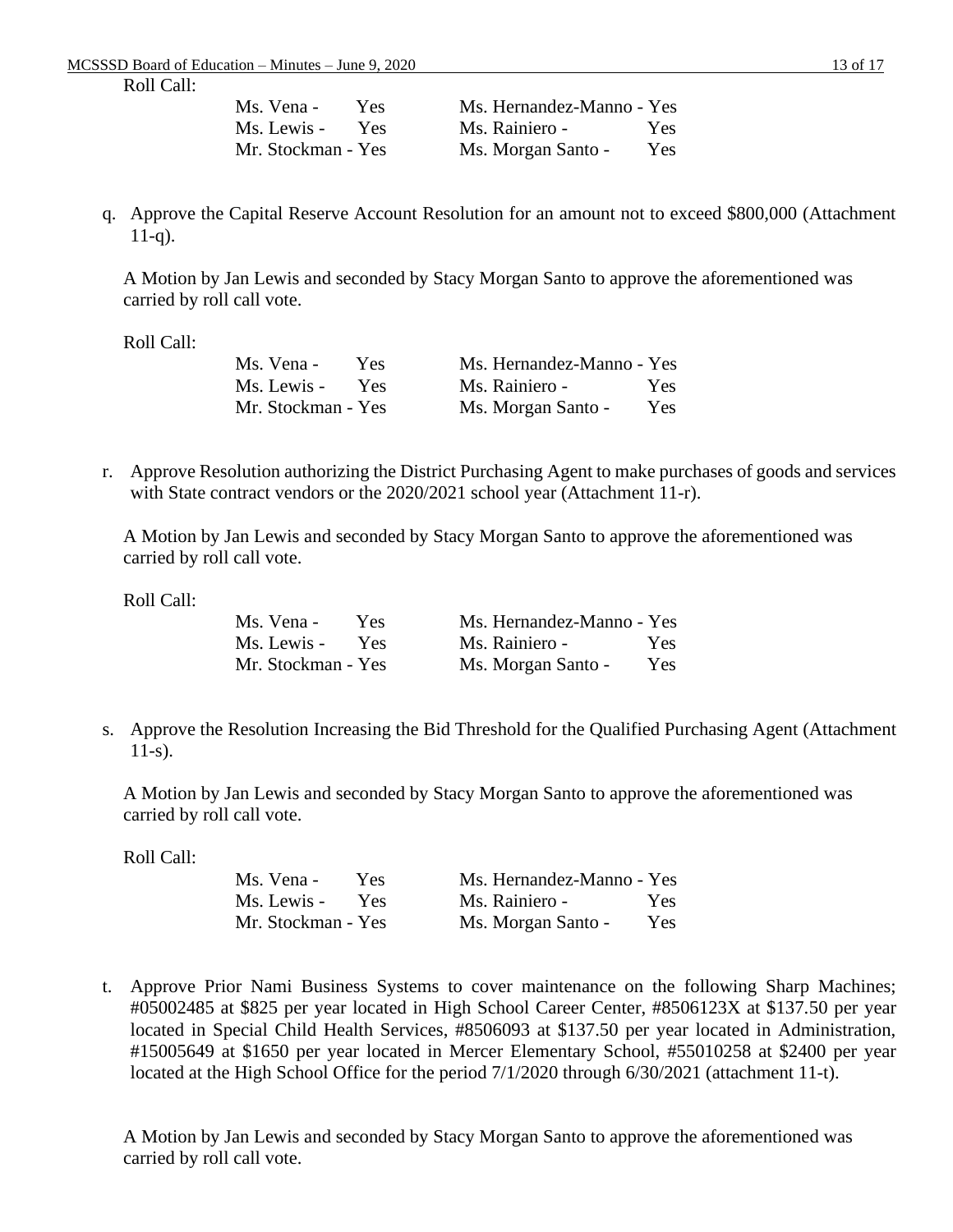| Ms. Vena -         | Yes: | Ms. Hernandez-Manno - Yes |      |
|--------------------|------|---------------------------|------|
| Ms. Lewis -        | Yes  | Ms. Rainiero -            | Yes. |
| Mr. Stockman - Yes |      | Ms. Morgan Santo -        | Yes. |

u. Approve month 9 through 15 of 36 months with Canon USA for Lease to Own Agreement 7/1/2020 to 6/30/2021 for Canon #PYJ90308 located at JFC in Nurse's Office at \$105.53/month.

A Motion by Jan Lewis and seconded by Stacy Morgan Santo to approve the aforementioned was carried by roll call vote.

Roll Call:

| Ms. Vena -         | Yes.       | Ms. Hernandez-Manno - Yes |            |
|--------------------|------------|---------------------------|------------|
| Ms. Lewis -        | <b>Yes</b> | Ms. Rainiero -            | Yes.       |
| Mr. Stockman - Yes |            | Ms. Morgan Santo -        | <b>Yes</b> |

v. Approve months 32 through 36 of 36 months with Canon USA for Lease to Own Agreement for Canon #SMD00562 located at JFC at \$346.24/month.

A Motion by Jan Lewis and seconded by Stacy Morgan Santo to approve the aforementioned was carried by roll call vote.

Roll Call:

| Ms. Vena -         | Yes.       | Ms. Hernandez-Manno - Yes |            |
|--------------------|------------|---------------------------|------------|
| Ms. Lewis -        | <b>Yes</b> | Ms. Rainiero -            | <b>Yes</b> |
| Mr. Stockman - Yes |            | Ms. Morgan Santo -        | Yes        |

w. Approve months 27 through 36 of 36 months with Canon USA for Lease to Own Agreement for Canon #XWZ00501 located at MES at \$568.89/month.

A Motion by Jan Lewis and seconded by Stacy Morgan Santo to approve the aforementioned was carried by roll call vote.

Roll Call:

| Ms. Vena -         | Yes.       | Ms. Hernandez-Manno - Yes |      |
|--------------------|------------|---------------------------|------|
| Ms. Lewis -        | <b>Yes</b> | Ms. Rainiero -            | Yes. |
| Mr. Stockman - Yes |            | Ms. Morgan Santo -        | Yes  |

x. Approve months 27 through 36 of 36 months with Canon USA for Lease to Own Agreement for Canon #XWZ00500 located at MHS at \$533.27/month.

A Motion by Jan Lewis and seconded by Stacy Morgan Santo to approve the aforementioned was carried by roll call vote.

| Ms. Vena -         | Yes. | Ms. Hernandez-Manno - Yes |      |
|--------------------|------|---------------------------|------|
| Ms. Lewis -        | Yes  | Ms. Rainiero -            | Yes  |
| Mr. Stockman - Yes |      | Ms. Morgan Santo -        | Yes. |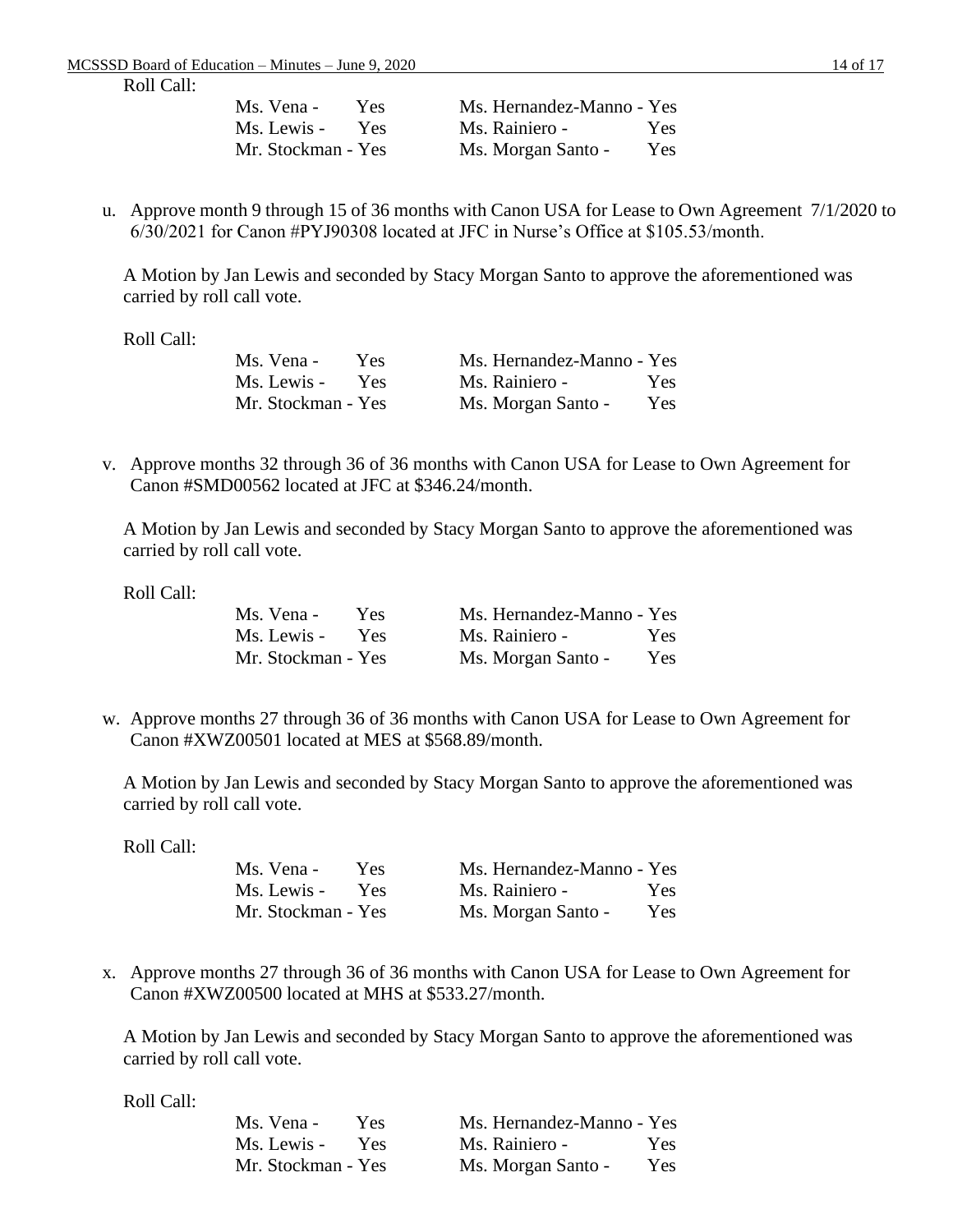y. Approve Pitney Bowes Postage Meter Rental for DM475 Mailing Machine to cover 7/1/20 to 6/30/2021 at \$171/quarter and \$571.50/year for Service agreement.

A Motion by Jan Lewis and seconded by Stacy Morgan Santo to approve the aforementioned was carried by roll call vote.

Roll Call:

| Ms. Vena -         | Yes. | Ms. Hernandez-Manno - Yes |            |
|--------------------|------|---------------------------|------------|
| Ms. Lewis -        | Yes  | Ms. Rainiero -            | Yes.       |
| Mr. Stockman - Yes |      | Ms. Morgan Santo -        | <b>Yes</b> |

z. Approve Neopost Rental for months 33 through 36 of 36 months Rental for IS-350 Mailing Machine located at JFC at \$191.85/quarter.

A Motion by Jan Lewis and seconded by Stacy Morgan Santo to approve the aforementioned was carried by roll call vote.

Roll Call:

| Ms. Vena -         | Yes.       | Ms. Hernandez-Manno - Yes |      |
|--------------------|------------|---------------------------|------|
| Ms. Lewis -        | <b>Yes</b> | Ms. Rainiero -            | Yes. |
| Mr. Stockman - Yes |            | Ms. Morgan Santo -        | Yes. |

aa. Approve Neopost Rental for months 33 through 36 of 36 months Rental for IN-360 Mailing Machine located at High School at \$79.95/month.

A Motion by Jan Lewis and seconded by Stacy Morgan Santo to approve the aforementioned was carried by roll call vote.

Roll Call:

| Ms. Vena -         | Yes. | Ms. Hernandez-Manno - Yes |      |
|--------------------|------|---------------------------|------|
| Ms. Lewis -        | Yes  | Ms. Rainiero -            | Yes. |
| Mr. Stockman - Yes |      | Ms. Morgan Santo -        | Yes  |

bb. Approve Transportation Bus Evacuation Drills for the 2019/120 School Year (Attachment 11-bb).

A Motion by Jan Lewis and seconded by Stacy Morgan Santo to approve the aforementioned was carried by roll call vote.

Roll Call:

| Ms. Vena -         | Yes.       | Ms. Hernandez-Manno - Yes |      |
|--------------------|------------|---------------------------|------|
| Ms. Lewis -        | <b>Yes</b> | Ms. Rainiero -            | Yes: |
| Mr. Stockman - Yes |            | Ms. Morgan Santo -        | Yes. |

cc. Approve to accept the Project Child Clinic Grant in the amount of \$19,329.00 for the period of  $07/01/2020 - 06/30/2021$ .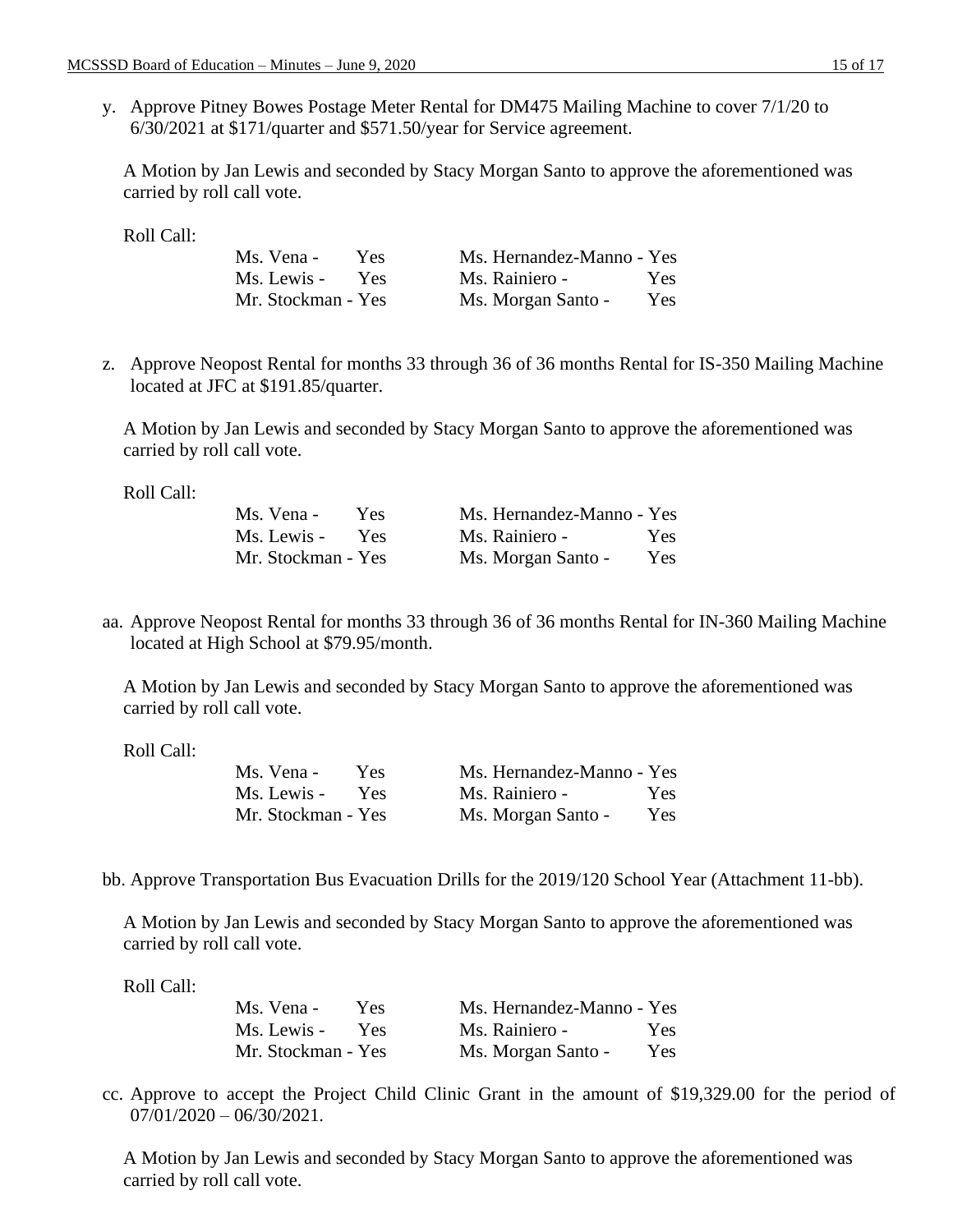| Ms. Vena -         | Yes.       | Ms. Hernandez-Manno - Yes |      |
|--------------------|------------|---------------------------|------|
| Ms. Lewis -        | <b>Yes</b> | Ms. Rainiero -            | Yes. |
| Mr. Stockman - Yes |            | Ms. Morgan Santo -        | Yes. |

dd. Approve to accept the Special Child Health Services County grant for \$104,345.00 for the period of  $07/01/2020 - 06/30/2021$ .

A Motion by Jan Lewis and seconded by Stacy Morgan Santo to approve the aforementioned was carried by roll call vote.

Roll Call:

| Ms. Vena -         | Yes.       | Ms. Hernandez-Manno - Yes |            |
|--------------------|------------|---------------------------|------------|
| Ms. Lewis -        | <b>Yes</b> | Ms. Rainiero -            | <b>Yes</b> |
| Mr. Stockman - Yes |            | Ms. Morgan Santo -        | Yes        |

ee. Approve to accept the Project Adults Grant for \$100,000.00 for the period of 07/01/2020 – 06/30/2021.

A Motion by Jan Lewis and seconded by Stacy Morgan Santo to approve the aforementioned was carried by roll call vote.

Roll Call:

| Ms. Vena -         | Yes: | Ms. Hernandez-Manno - Yes |            |
|--------------------|------|---------------------------|------------|
| Ms. Lewis -        | Yes. | Ms. Rainiero -            | <b>Yes</b> |
| Mr. Stockman - Yes |      | Ms. Morgan Santo -        | Yes        |

### 12. PUBLIC SESSION

Karen Burke, MHS School Nurse thanked parents for speaking. The child study teams and nurses are working 10-12 hour days. She apologized to parents for not being communicated to. She asked if the ESY staff can be notified before the July Board meeting who will be working.

Dr. Schneider said she does not want to mislead but we are working the numbers to determine the number of students vs staff needs.

Karen Burke reported Graduation will be on July 16, 2020 with State approval. It will be more of a drive by with photos and gift baskets. The students deserve it; many have been in District for up to 18 years.

Classroom demonstration hope everyone from each category will be involved in planning. Not all students are medically fragile, some may have a disability, but not physically compromised.

Tina Jablonski asked about the ESY budget for classroom supplies.

Ms. Donnelly noted that supplies should be ordered, as they normally would, through their building principal and secretary by using the purchase order system.

Dr. Schneider noted that food is still being offered for all the students.

Ms. Donnelly said summer will be at a minimum for free and reduced eligible students. We are waiting to hear from the State if we can feed all, like we are doing now.